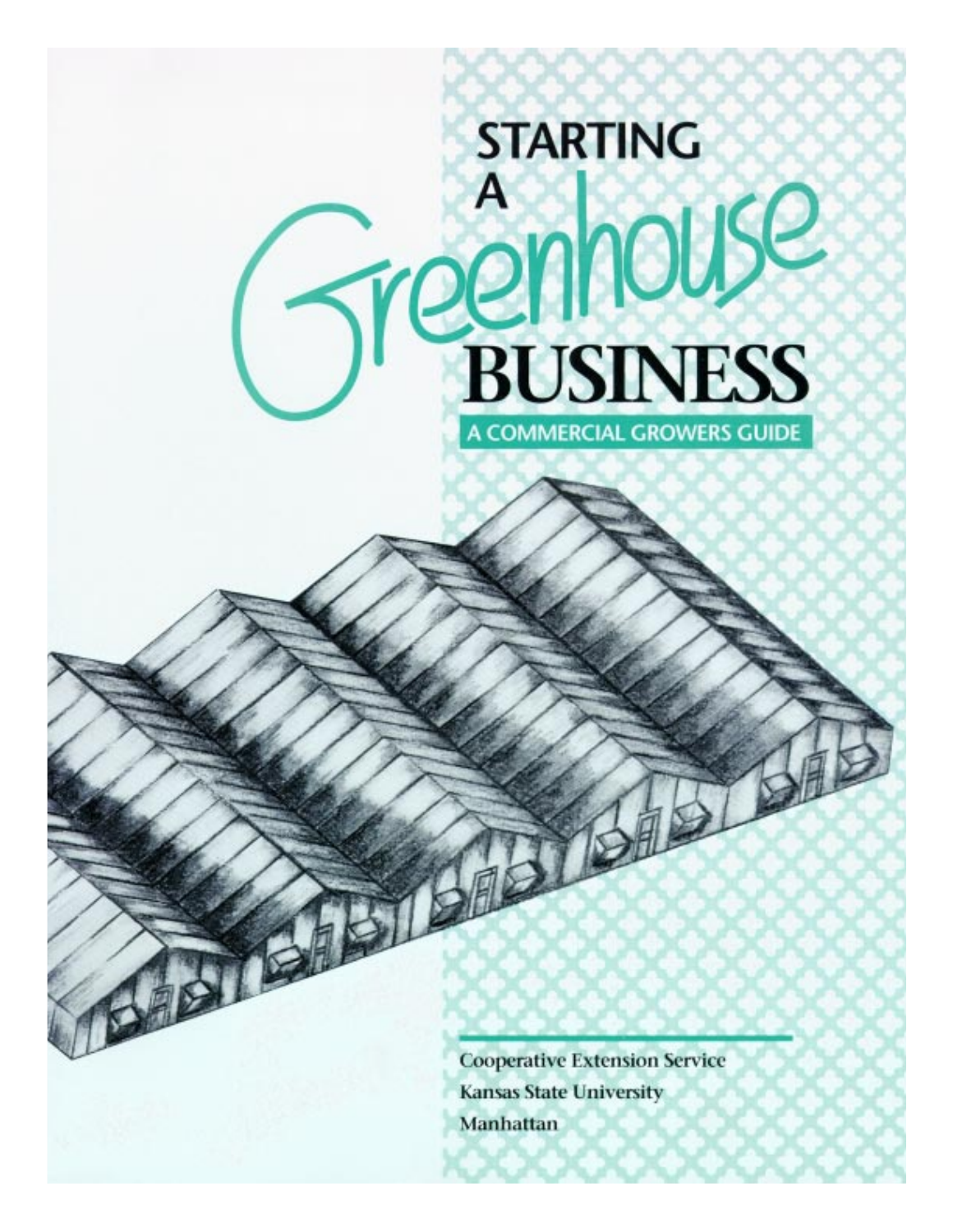

"More than anything, I must have flowers, always, always." —Claude Monet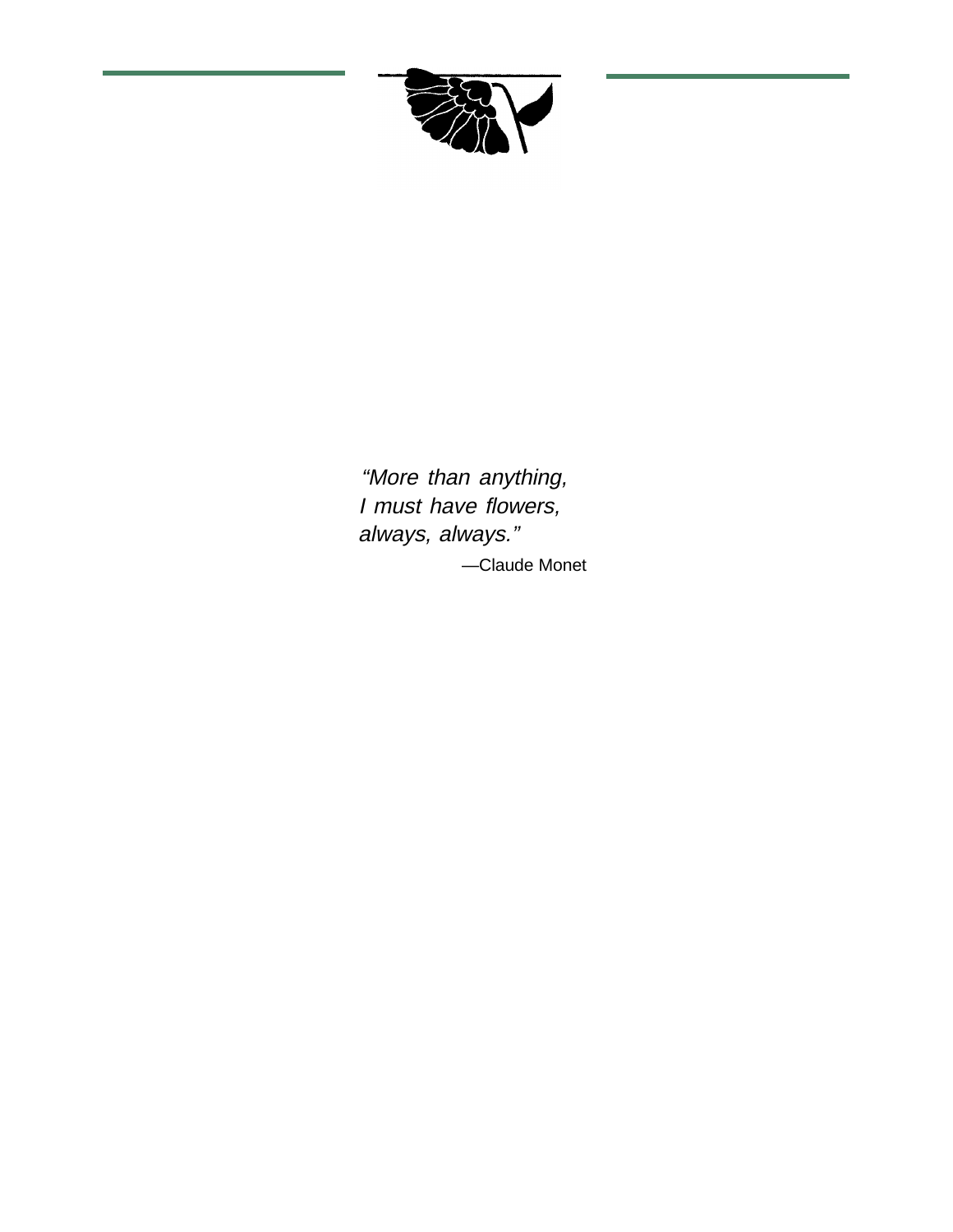

# **Contents**

| .5                                                                                              |  |
|-------------------------------------------------------------------------------------------------|--|
| Wholesale<br>Retail                                                                             |  |
| Wholesale<br>Retail<br>Site Characteristics                                                     |  |
| Greenhouse Coverings<br>Storage and Work Space                                                  |  |
| Production<br>Retail                                                                            |  |
| -15<br>Bedding Plants<br><b>Flowering Potted Plants</b><br>Potted Foliage Plants<br>Cut Flowers |  |
|                                                                                                 |  |
| References                                                                                      |  |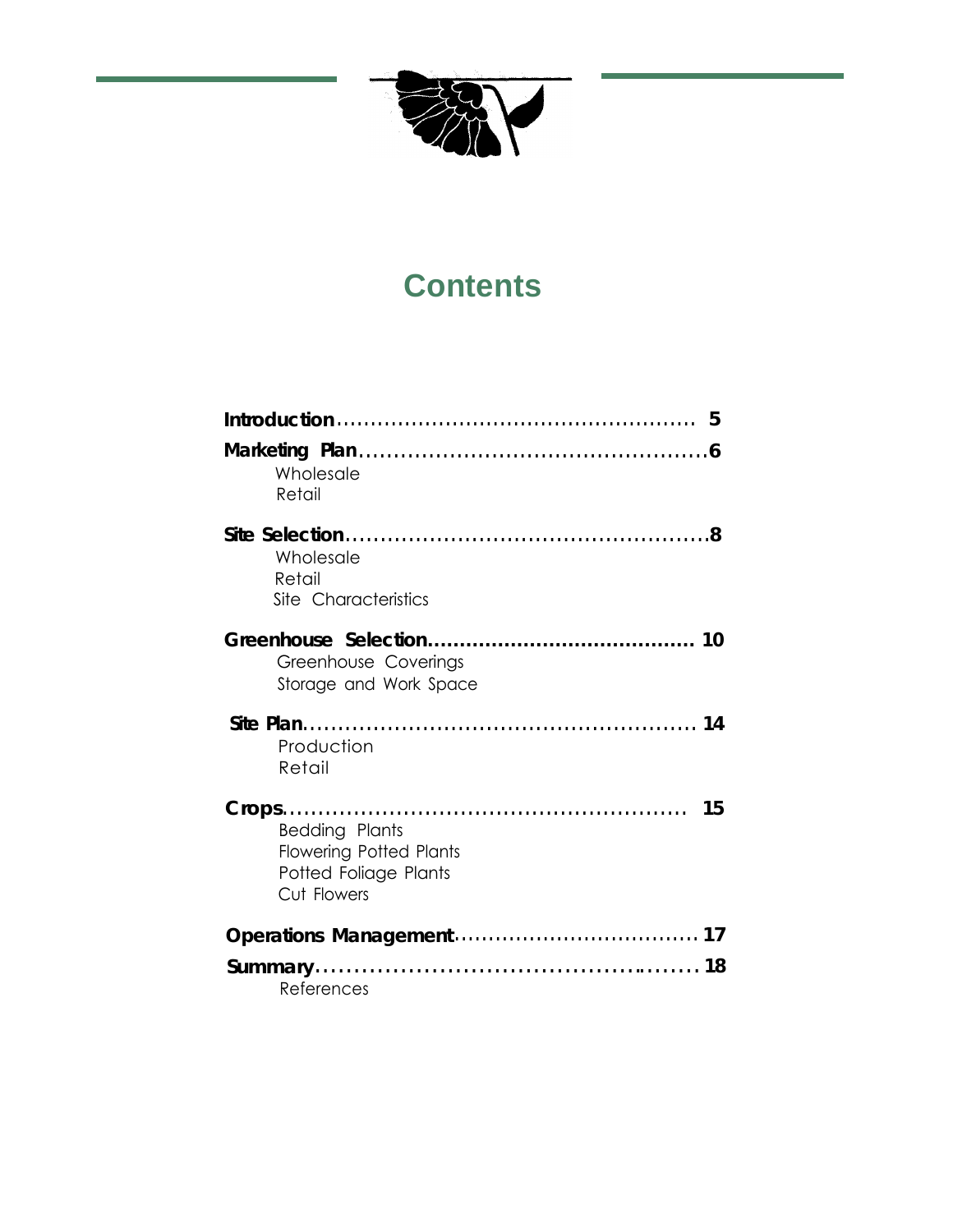

**Starting a Greenhouse Business**

A commercial greenhouse is a factory—one in which the product is perishable at all stages of the production process. It requires continuous management, 24 hours a day, seven days a week, 52 weeks a year At no time can the needs of the product be forgotten. But it is a business which, for all its demands, can yield both financial and emotional profits.

Greenhouse growing is an intensive form of agriculture. Production is measured on a per square foot basis, rather than per acre as in field production. Considerable capital is invested into structures and plant materials. It is also labor-intensive. Greenhouse owners need a basic knowledge of marketing, human resources management, production and operations management, plant culture, finance and building maintenance. With little room for error, careful planning becomes essential. All in all, the greenhouse business is not one to enter into lightly or unprepared.

This publication outlines the resources needed to successfully start a greenhouse business. First, investigate the market for greenhouse products and determine which crops are in demand. This process will help you decide whether a retail or wholesale operation is best suited to your goals. You also need to find a suitable location, and determine which type of greenhouse structure will best meet your requirements and available capital.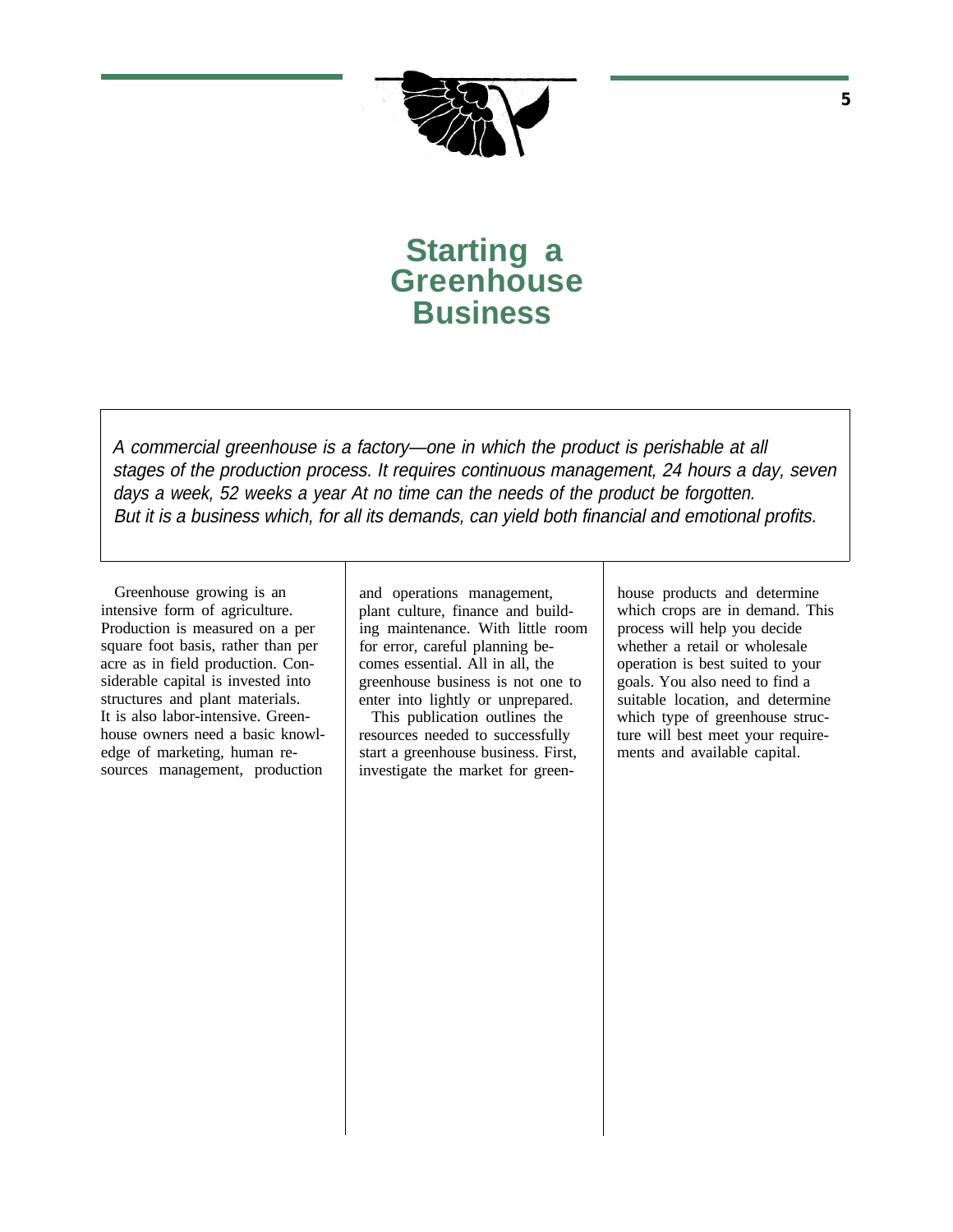

# **Marketing Plan**

Determine the market potential of a crop before you grow it. What sells (or what is missing) in florist shops, grocery stores, mass merchants, garden centers and other retail plant outlets in and around your area? What products, sizes and quantities are in demand? Local landscapers and professional gardeners may have information on potential new crops. The type of operation you decide to have (wholesale or retail) will also help determine the best crops to grow.

Analyze the competition. You must know and understand your competitors before you go into business and commit your time and dollars. What are their strengths and weaknesses? Can you achieve a competitive advantage? Will it be sustainable over time?

Consider your customer base. Who is going to buy your products? Why will they buy from you, and not from your competition? In other words, what will be your advantage over the competition in your target market?

### **Wholesale**

A wholesale production greenhouse sells relatively large amounts of a variety of plants to a relatively small number of accounts. Wholesale growers may sell to other wholesalers, who then resell the products. They may also sell to florists, garden centers, grocery stores, mass merchants, landscapers, grounds maintenance firms and other retail plant outlets. If several of these operations in your area need products, consider entering the market as a wholesale grower. There are three basic approaches to the wholesale greenhouse business.

**Wholesale-daily sales.** Wholesale-daily greenhouse firms produce a broad range of crops simultaneously throughout the year. The exact product mix is designed to meet the customers' plant needs on a day-to-day basis.

**Wholesale-seasonal sales.** Wholesale-seasonal greenhouse firms specialize in the most popular crops sold during a season or for a holiday. They produce a range of sizes and cultivars of each crop to broaden their product mix. For example, at Christmas a grower may offer red, white, pink and bi-color poinsettias, each color in several pot sizes. The grower would then produce other crops for Valentine's Day, Easter, Mother's Day and Thanksgiving.

**Wholesale-contract sales.** Wholesale-contract growers produce specific crops under contract for their customers. Many large retail companies with multiple outlets contract "specials" from wholesale growers. These are specially designed and produced plant products for sale

as advertised specials of the week. Often, these programs are set up for a season or an entire year on a single contract.

### **Retail**

A retail greenhouse sells relatively small amounts of plants to a relatively large number of individual customers. It sells to the general public, the final consumer of the product. There are two basic approaches to the retail greenhouse business.

**Retail merchandiser.** Retail merchandisers do not produce any plants; they purchase all their plants from wholesale growers. The greenhouse provides an environment to maintain the plants' health until they are sold, and plant care techniques are designed to maintain plant health and vigor, not to increase size. Hopefully, the plants will be sold before they have a chance to grow at all. The intention is to turn the plants over quickly, because retail display space is expensive.

**Retail grower.** Retail growers produce a variety of plants to sell through their own retail operation. The exact mix depends on the type of business. For example, a grower with a garden center may only produce crops that sell between March and October and are used in a home landscape. A grower with a florist shop may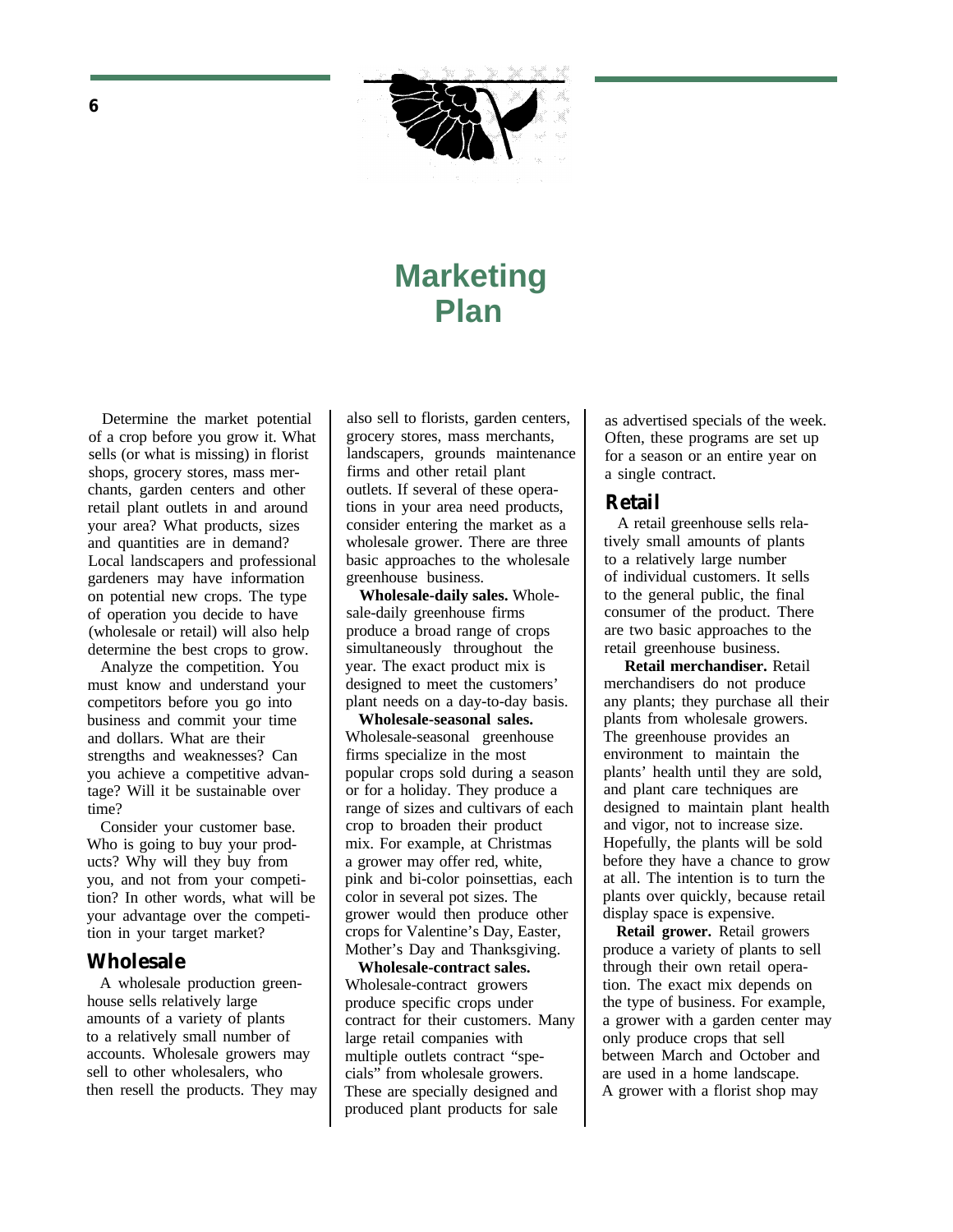

produce crops for sale as gifts during the high demand/high price period from Thanksgiving to Mother's Day.

These two basic approaches to retailing may be combined to varying degrees. The following are some examples.

To maximize the number of crops grown in a year and to minimize the length of time each crop is in the greenhouse, some growers purchase pre-finished plants which they then grow to flower. For example, a grower may purchase poinsettias in the first

week of October and then grow them for 8 to 10 weeks until they flower. Traditional wholesale growers would have the same crop in the greenhouse for more than 17 weeks. Another strategy is to produce only those crops that are in short supply or highly profitable and purchase the remainder from local suppliers. For example, in the spring, high-quality flowering baskets, geraniums, impatiens and begonias may be in short supply and difficult to buy from

wholesalers. Growing these crops yourself could be profitable.

You need to consider two other factors before undertaking a retail operation: your own retailing interest and zoning restrictions. Many growers choose to go into wholesale production simply because they do not want to deal with consumers on a daily basis. Zoning restrictions may prohibit growers from operating a retail business on their property. Check with the appropriate local zoning office before beginning a retail enterprise.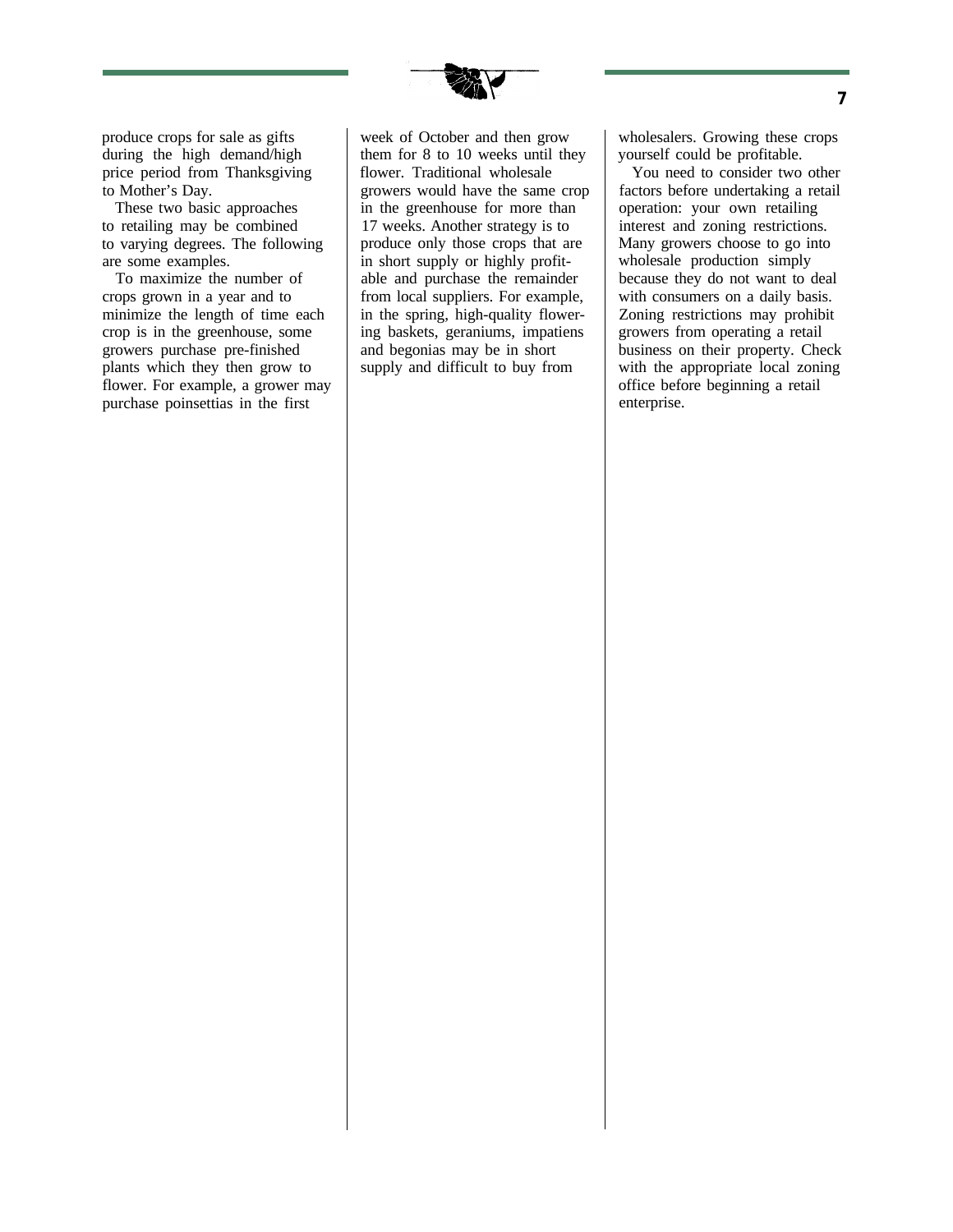

# **Site Selection**

Location, location, location. The location of your greenhouse could govern your future profits, so choose a site carefully. But before determining the site, layout and orientation of your greenhouse, decide how and where your crops will be marketed.

### **Wholesale**

Locate your wholesale greenhouse where zoning restrictions will not limit expansion. Consult your county Extension agent about restrictions that apply to a greenhouse operation. Also, determine the specific licenses and permits required to operate a greenhouse. For example, only certified users may apply restricted-use insecticides. All local, county and state building codes will have to be followed.

#### **Retail**

Be sure to locate your retail operation close to consumers to increase customer traffic. Pick a site on a well-traveled road, near major highways or within 20 minutes of consumers. Also, as a retail operator, you will be required to have a sales tax collection permit. Contact your county Extension agent for directions to the appropriate departments to obtain permits and licenses.

### **Site Characteristics**

After determining your market, customer base and location, consider the following factors when evaluating a potential site: proximity to utilities, water supply and quality, proximity to labor force, greenhouse orientation, roadways, topography and natural windbreaks.

**Proximity to utilities.** A greenhouse requires sizable amounts of electricity and natural gas. Power and gas lines are expensive to run. A location with power and gas on site may be more valuable than one without utilities. Also, check for easement requirements to bring any nonexisting utilities to the proposed greenhouse site.

**Water supply and quality.** Each year you will need up to 6 acre-feet of water for every acre of greenhouse. Water sources include wells, ponds or city utilities. Low-yielding wells can be used by pumping water into holding tanks or ponds, and then pumping from these large reservoirs at high-demand times.

Not all water is suitable for irrigation purposes. Before using any water, have it tested by a commercial water-testing lab that has experience with greenhouse water requirements. State and local health department water tests will not alert you to excessive sodium, iron or pH problems that should be corrected before using

the water for plant irrigation. Pond water may need to be chlorinated at the time of use to kill algae and root rot organisms.

**Labor Force.** Running a greenhouse is labor-intensive. Experienced labor can be difficult to find, so make sure you investigate the supply of both skilled and unskilled seasonal help in your area. Your labor force and support services should be within 20 minutes of the site. For many greenhouses, labor requirements peak from February to June. Try various approaches to attract skilled employees, such as allowing workers to create their schedules and including retired and people with disabilities in the employee pool.

You can reduce labor requirements with equipment such as automated irrigation, computercontrolled heating and cooling systems and automated seeders and potting machines. After the initial expense, these devices can enable growers to increase productivity with fewer, better-trained, permanent employees.

A critical factor in overall site design should be to minimize the labor required to move materials into the greenhouse and to move the finished plants from the production bench to the customer. As much as 75 percent of all greenhouse labor may be utilized in completing these nongrowing functions.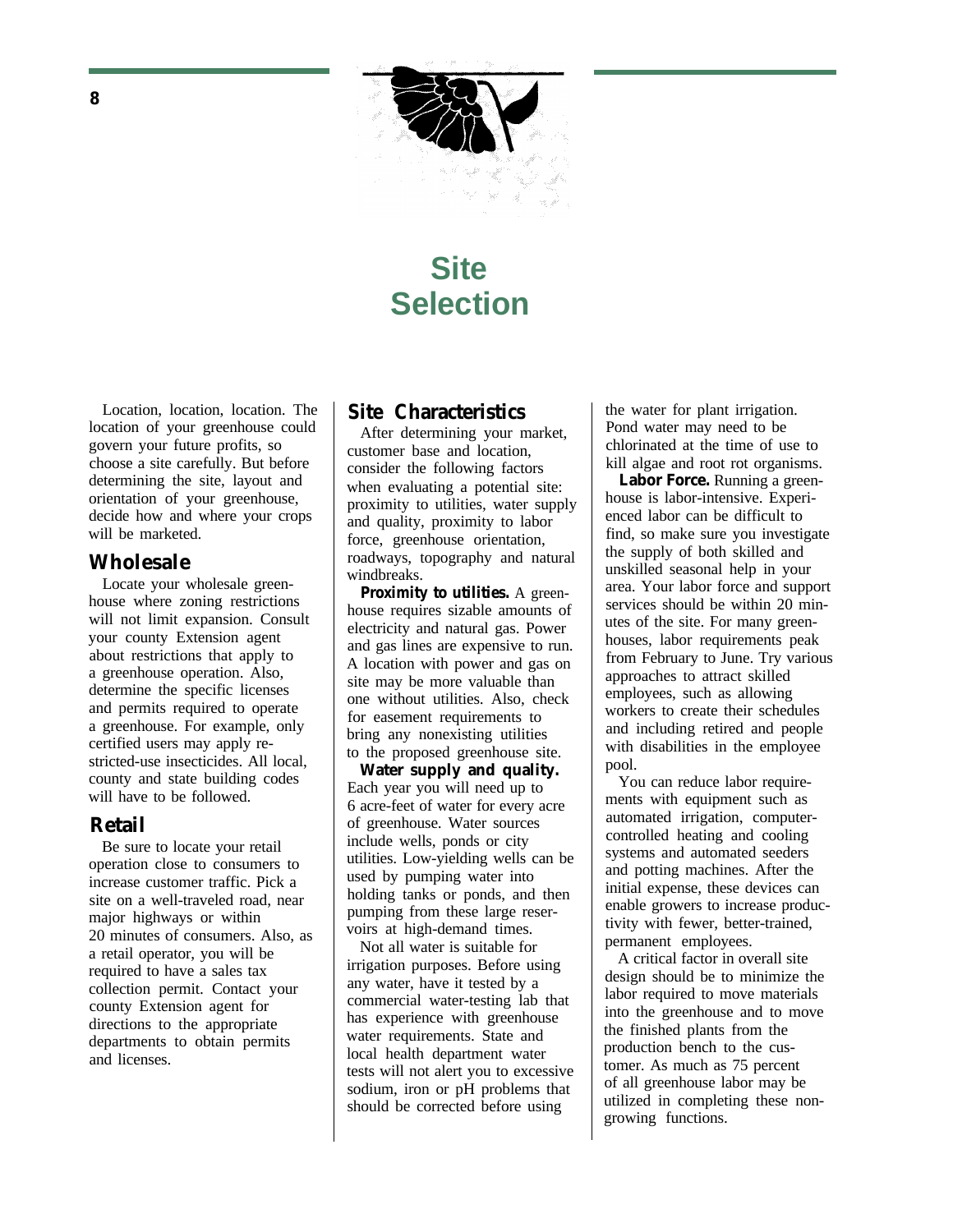

#### **Greenhouse orientation.**

A greenhouse must be free from winter and summer tree shadows. Make sure you have enough space for expansion of greenhouse and support areas. When possible, orient connected greenhouses north to south to provide even light coverage within the houses throughout the day. Construct freestanding houses with the length running east to west. Place cooling exhaust fans so that they will not be required to blow against prevailing summer winds.

**Roadways.** Your greenhouses must be accessible for delivery of supplies and pickup of finished plants. Retail operations should separate customer and service entrances and provide sufficient parking. However, locating the greenhouse near parking areas with night lighting may limit the types of crops you can grow.

**Topography.** Natural topography is important. Choose a site where a minimal amount of dirt will have to be moved to provide a level construction and parking site. The slope of the land should not be more than 5 percent. Greater slopes drain worker energy, affect product movement, and generally reduce labor efficiency. Avoid flood plains, frost pockets and hilltops.

**Windbreaks.** A windbreak of trees will reduce heat loss from greenhouse surfaces during the winter. This may have a dramatic effect on heating costs.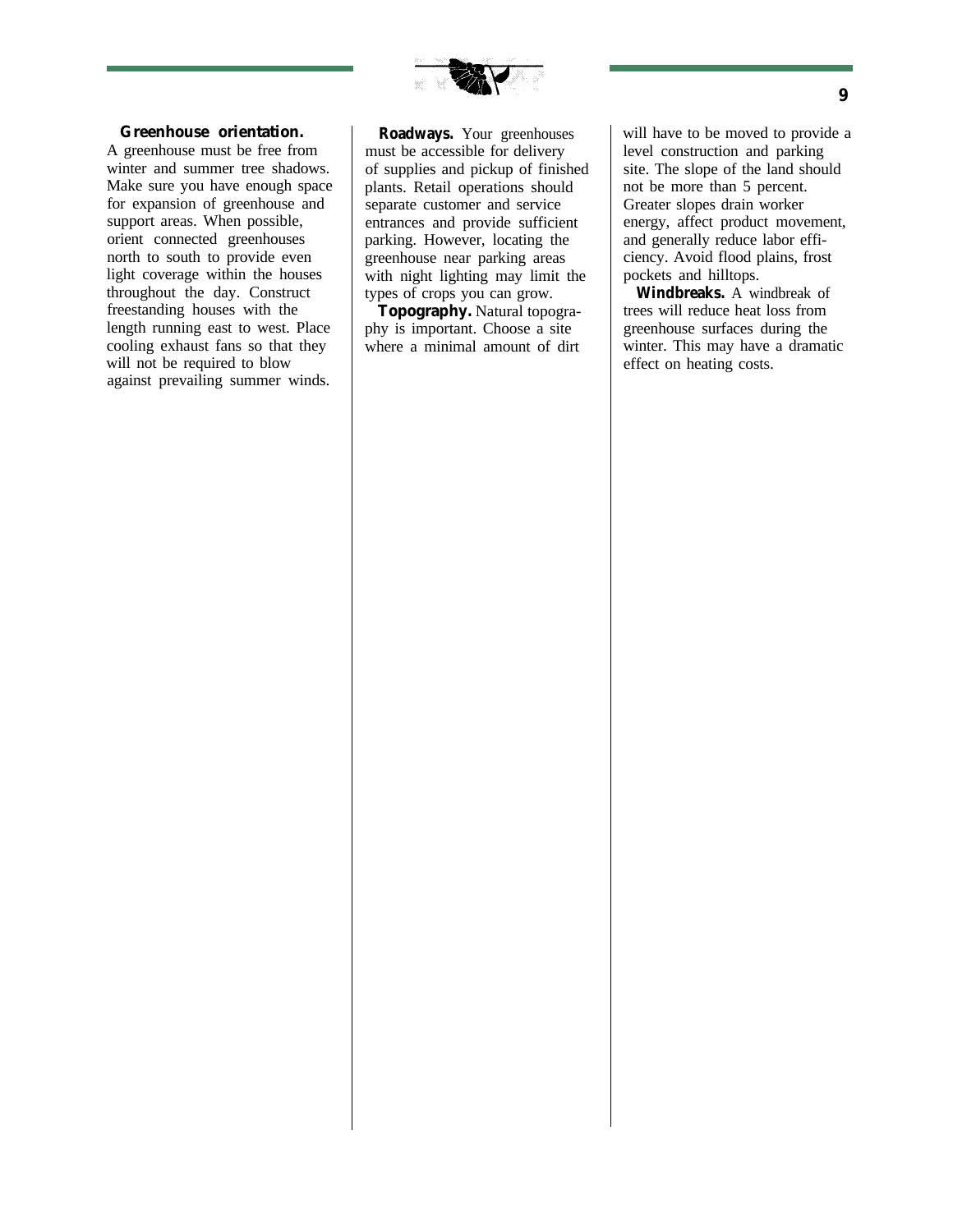

# **Site Selection**

Your greenhouse should be engineered for your location and climate. Climatologically, Kansas is in a transition zone, a location where it "enjoys" the worst of both the cold north and the hot south; often, on consecutive days. Greenhouses must be designed to provide an appropriate environment for plant growth under these climatic extremes.

### **Greenhouse Coverings**

The greenhouse covering is the primary decision when choosing a greenhouse design. The different types of greenhouse coverings, or glazings, can be used on the bowed, quonset-style greenhouse or the A-frame, peaked-roof greenhouse. When either style of greenhouse is connected at the eaves or gutters, the greenhouses are known as gutter-connected houses. The connected A-frame greenhouses will also be called a ridge-and-furrow greenhouse. The rigid types of glazing materials are used on A-frame greenhouses. Some of the rigid, structured plastics (polycarbonates and acrylics) and non-structured plastics (fiberglass and polycarbonates) have enough flexibility to span a quonset-style greenhouse. Polyethylene film plastics are most commonly used on quonset-style greenhouses (poly-houses). The different glazing materials have different characteristics, associated costs, and require different support structures. Therefore, selection of the glazing material needs to be made before selection of the structure.

**Polyethylene Films.** The major advantage of polyethylene film plastics is cost, which is why new growers often choose a poly-house design. The greenhouse structure itself, and the polyethylene plastic covering, are considerably less expensive to purchase and install. When using two layers of polyethylene, with an insulating air space between them, there is a 40 percent savings in heating costs over single-layer polyethylene, glass, or fiberglass. Double-layer polyethylene also tends to resist hail damage (Table 1).

The polyethylene plastics have a UV inhibitor which has extended useable life to three years depending upon thickness of the plastic and the manufacturer. Some newer materials are being introduced which reportedly extends the life up to four years. However, the polyethylene film still needs frequent replacement, a major disadvantage over time. There are problems near the end of the life of the plastic. As it ages, it becomes brittle, increasing the risk of tears.

Most poly-houses are built with extruded aluminum or galvanized steel. Depending upon span and intended use, there may or may not be a truss or horizontal support members. Because of the

structure and short-term nature of the polyethylene film, insurance costs can be greater than in comparison to other materials.

**Rigid Plastic.** The rigid plastics are corrugated and flat fiberglass (fiberglass reinforced plastic), structured acrylics, and corrugated and structured polycarbonates. Corrugated fiberglass sheets are used for their greater strength. However, the major drawback is that corrugated sheets have a greater surface area than flat sheets allowing for greater heat transfer. The outer layer needs to be coated with a UV inhibitor to minimize yellowing of the acrylic resins used in the manufacture of the sheets. If this coating is damaged from hail, other abrasives, or air pollutants, dust and dirt will collect on the surface and light transmission will be reduced. Most fiberglass coverings are warranted to maintain 80 percent light transmission for the first 10 years and structural integrity for up to 20 years. A major problem with fiberglass is it is highly flammable and supports rapid combustion because of the acrylic resin. This increases insurance costs, and may not be an acceptable covering (building codes) for school system teaching greenhouses.

The structured acrylic and polycarbonates are very similar in characteristics. The structured rigid plastics are double-layered and ribbed for strength, creating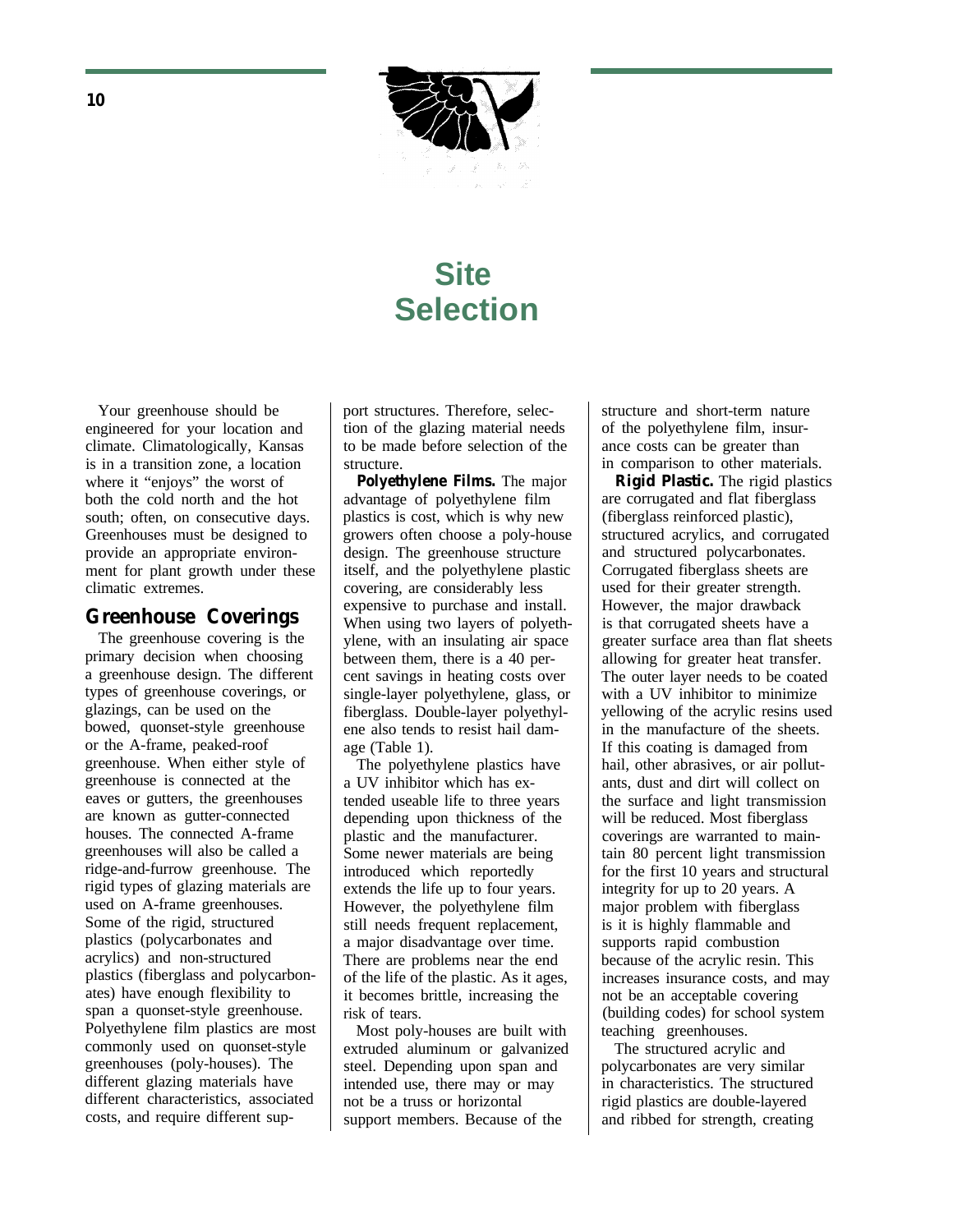

an air pocket reducing heat loss. Panels come in thicknesses from 6 to 16 millimeters thick with growers gaining up to a 50 percent heat savings with the 16-millimeter panels; up to 30 percent with the 6-millimeter panels. The polycarbonate panels are more resistant to hail damage than the acrylic panels; some are warranted against hail damage for five years. The acrylic panels are flammable; the polycarbonate sheets are not. The acrylic and polycarbonate plastics are also available in bronze colored panels which reduces light intensity. These can be used where reduced light is an advantage such as retail display areas to make the environment more comfortable for the customer.

The polycarbonate rigid plastic is also available in a corrugated sheet (Dynaglas®). This provides greater light transmission than the structured polycarbonate panels, however, heat loss is comparable to corrugated fiberglass. The thinner structured acrylic and polycarbonate panels, and the corrugated polycarbonate sheets, are flexible and can conform to the shape of a quonset greenhouse. They are also used on A-frame greenhouses. Because these come in widths from 48 to 72 inches, fewer structural members are needed in greenhouse roofs and side walls than if glass

construction is used, helping to reduce the cost of the structure. However, these materials are very expensive in comparison to double-layer polyethylene. Price is comparable to glass.

**Glass.** The major advantages of the glasshouse are the high interior light level and its long life. The stability of a glasshouse provides good crop protection under bad weather conditions. For example, extremely wet snow may cause a double-layer polyethylene house to collapse. A properly designed glasshouse may lose some panes, but would not collapse. Tempered glass is strong enough to withstand most hail. The major drawbacks to glass are heat loss and high initial capital investment resulting from a more expensive structure, the glass itself, and greater installation costs. Glass panes come up to 39 inches wide and up to 65 inches long. Since the panes are more narrow than the rigid plastic panels or sheets, and because glass weighs more than the plastics, more support members are needed. The greenhouse structure will be more costly.

### **A common compromise in greenhouse coverings**

**Roof.** Cover the roof with double-layered polyethylene. The roof represents the largest surface

area of the greenhouse exposed to the outside air. By covering the roof with polyethylene, the cost for covering the greenhouse can be reduced and a savings on heating costs can be gained.

**End and side walls.** The end and side walls can easily be covered with one of the rigid plastics. The structured acrylics and polycarbonates will provide better insulation and security against theft or vandalism, but at greater initial costs, than fiberglass. Since the structured plastics come in 8- or 10-foot panel lengths, less cutting and splicing will be needed in comparison to polyethylene which comes in a minimum of 20-foot wide rolls. Also, the side and end walls run greater risk of being damaged by equipment movement. The structured plastics will be more resistant to this type of damage than polyethylene.

Growers who decide to cut expenses with used materials or to build a greenhouse themselves should be careful to weigh structural soundness along with cost. Greenhouse structures are designed with the glazing material in mind. Some structures, when recovered with a different material than what it was originally engineered for, may loose structural integrity after glazing and be more susceptible to wind or snow-load

## **Table 1. Influence of hailstone diameter and velocity on damage to four classes of greenhouse glazing materials.**

| Class of material                                                                                  | Diameter of hailstone (mm) |             |     |     |     |     |     |     |
|----------------------------------------------------------------------------------------------------|----------------------------|-------------|-----|-----|-----|-----|-----|-----|
|                                                                                                    | 10                         |             | 20  |     | 30  |     | 40  |     |
| Float glass                                                                                        | $30*$                      | $67\dagger$ | 10  | 22  | 8   | 18  | 7   | 16  |
| Polyethylene                                                                                       | 40                         | 89          | 25  | 56  | 20  | 45  | <10 | <22 |
| Acrylic                                                                                            | 18                         | 40          | 10  | 22  |     | 16  | 5   | 11  |
| Polycarbonate                                                                                      | >50                        | >112        | >35 | >78 | >30 | >67 | >10 | >22 |
| * Velocity of hailstone in meters per second (m/s) when damage (holes or dents) is first observed. |                            |             |     |     |     |     |     |     |
| † Velocity of hailstone in miles per hour (mph) when damage (holes or dents) is first observed.    |                            |             |     |     |     |     |     |     |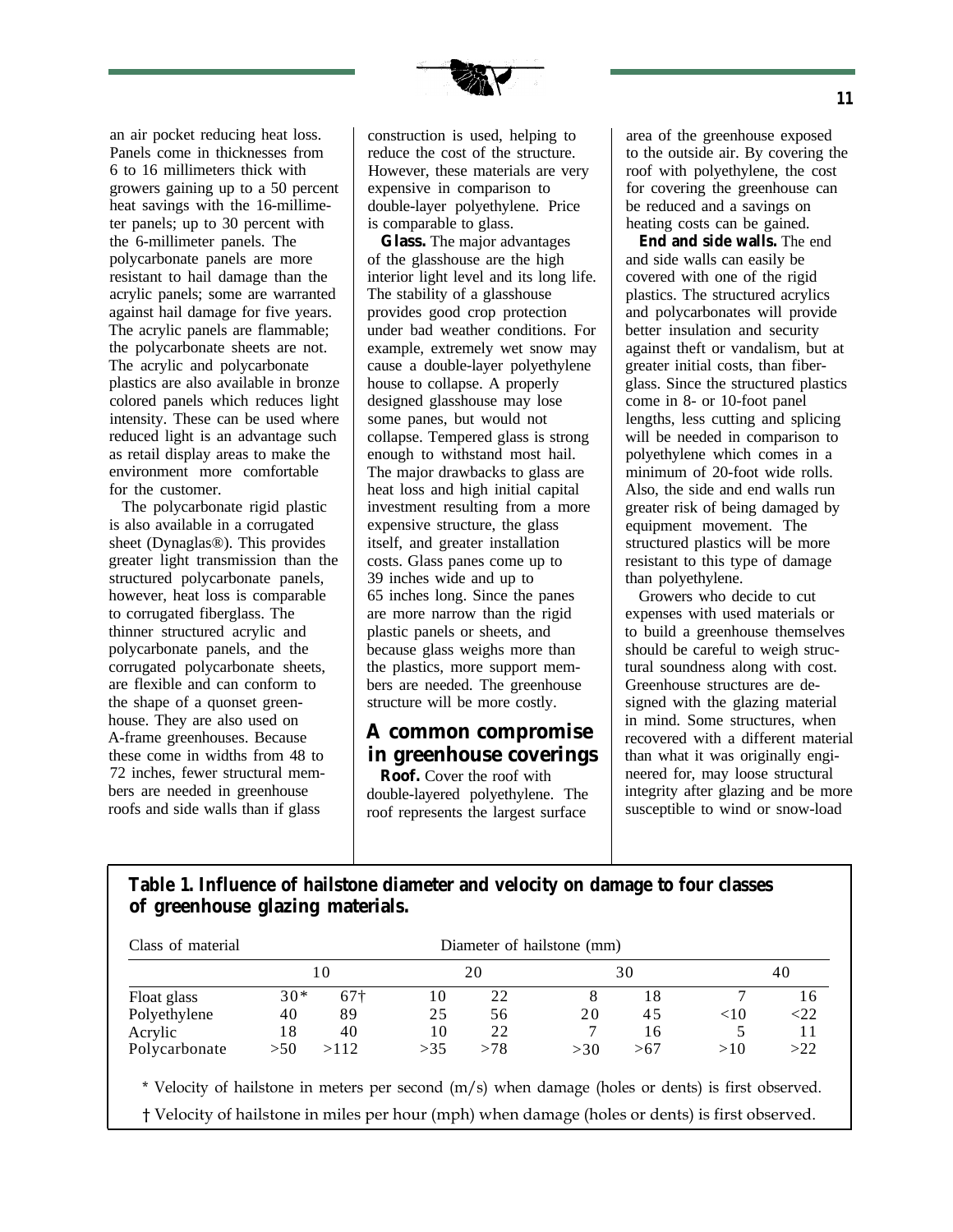

damage. Homemade wooden structures are bulky and can adversely affect light distribution and/or restrict air circulation within the structure.

**Greenhouse Structure.** Several items need to be taken into consideration when deciding on the greenhouse structure. First, of course, is the glazing material. The weight and flexibility of the material will influence design of the structure. Climate factors such as snow-load, wind, and the amount of sunlight, will also influence the needed strength of the glazing material, structure and members. The weight of equipment such as thermal curtains, overhead racks for hanging baskets, and high-intensity discharge lights, needs to be distributed to the load bearing members of the frame. Finally, the width of the greenhouse will also influence the truss size and design. Each manufacturer will specify the appropriate thickness of steel members or aluminum extrusions. Trusses, and gutter and side posts are spaced 6, 10, or 12 feet apart depending upon the manufacturer. Roof and side bars are spaced between the trusses depending upon the width of the glazing material being used. For glass, the bars will be much closer than for the rigid plastics.

Other factors to consider before selecting a greenhouse manufacturer are the thickness of the galvanization coating on steel, free-standing versus gutterconnected greenhouses, and gutter height. If hanging baskets will be produced or if overhead equipment, such as shade cloth or thermal curtain systems, will be used, the gutter height should be increased.

**Climate Control Systems.** Greenhouses need to be heated, cooled, or ventilated depending upon the time of the year. These systems need to be integrated to

obtain maximum efficiency.

Heat can be provided by central boilers generating hot water or steam, or by individual unit heaters hung in the greenhouse. Fuels used to fire the heaters or boilers are natural gas or liquid propane. Electric heat is prohibitively expensive. If boilers are used, smaller multiple boilers are preferred over one large boiler capable of heating the entire range. Multiple units allow for zoning and can provide minimal heat requirements in case one boiler fails. Steam or hot water is distributed through the greenhouses in a radiant heat pipe system.

Unit heaters are gas-fired, or operate from steam or hot water generated in a central boiler room. Unit heaters are located at gutter height in the greenhouses. Warmed air from the unit heaters or radiant pipes is distributed by means of horizontal air flow fans or polyethylene tube systems. Regardless of the heating system utilized, thermal curtains can be installed to insulate the greenhouse from extremely low nighttime winter temperatures. These are normally installed at gutter height and span across the greenhouse. Installation of thermal or heat retention systems will have an influence on the selection of the greenhouse structure.

The horizontal air flow fans or polyethylene tube (fan-jet) systems are also used to recirculate air when no additional heating or cooling is needed. Air circulation throughout the greenhouse is important to prevent hot or cold spots, and to minimize disease problems resulting from high humidity pockets developing about the plant canopy.

Greenhouses need to be equipped with exhaust fans to exchange inside and outside air, and to equalize temperatures within the greenhouse. To reduce greenhouse temperatures on sunny winter days, an inlet louver is installed adjacent to the fan-jet system. This inlet louver will open to draw in fresh, cool outside air and is circulated through the fanjet system. To reduce summer greenhouse temperatures, exhaust fans used in conjunction with evaporative cooling pads (made from corrugated cellulose) are necessary. The energy required to evaporate water from the pads cools the air drawn across the pads helping to reduce the interior greenhouse temperatures.

**Floor.** Growers may choose from a range of floor surfaces: bare ground to concrete. The actual floor design will be dependent upon the type of production being planned and the available capital. Bare ground will create management problems: insect and disease control and a muddy work environment. Where capital is limited, heavy plastic or special woven, weed barrier cloths can be installed between gravel aisles. If there is a need to have carts and other wheeled-equipment, concrete aisles are preferred. Entire concrete floors will help minimize weed growth under benches, reduce insect and disease host habitats, and allow for capture of run-off into holding ponds. Runoff capture and recycling have become critical concerns since greenhouses can contribute to ground and water contamination. Holding and settling ponds are designed so that water from greenhouse run-off (roofs and interior irrigation systems) can be reused in production or purified before introduction to the ground water.

**Benches.** Although plants can be grown on the ground, accurate and uniform temperature control is difficult to achieve. When grown on the ground, there is a greater risk of spreading certain diseases among plants. Most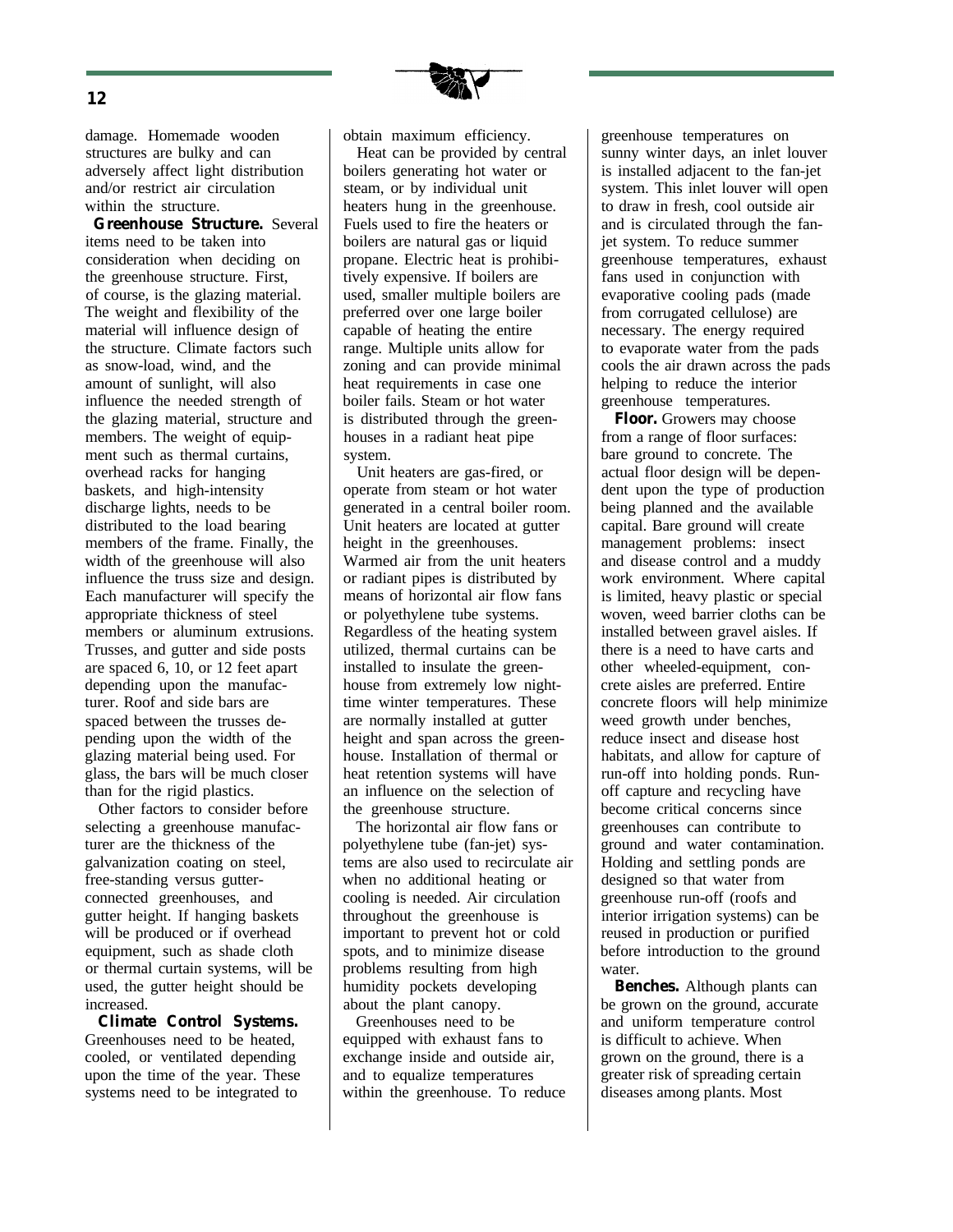

potted greenhouse crops are grown on benches that are 32 to 36 inches tall. Width varies with location in the greenhouse: 3 feet wide against a wall, up to 6 feet wide, if accessible from both sides, with 18 inch aisles. Center aisles and/or traffic aisles should be from 3 to 12 feet wide to be able to accommodate movement of equipment such as carts and sprayers. On fixed bench arrangements, a 60 to 70 percent bench efficiency can be expected. This can be improved by utilizing peninsular benching, when small bench surfaces are installed adjacent to the endwalls between benches. Movable aisle benching can increase bench efficiency to near 90 percent, however, these are expensive systems to install. In greenhouse retail sales area, bench efficiency will be reduced to allow for easy traffic flow. Additionally, with new construction of retail space, benching aisle dimensions need to conform with the Americans with Disabilities Act in order to provide access to all customers.

Benching materials should allow for air circulation around the plants and drainage from the containers. This is to minimize disease problems and to allow for

complete coverage by fumigant and fogged pesticides. Common bench surface materials are: red wood lath in woven wire, red wood boards with  $\frac{1}{4}$ - to  $\frac{1}{2}$ -inch spaces, l-inch square 14-gauge welded-wire fabric, and expanded steel mesh. These materials are supported on frames made from wood, pipe, or extruded aluminum supported by concrete block or aluminum pipe-frames.

Bench efficiency can be increased for some crops. It is not uncommon to produce bedding plants directly on the floor to allow for greater use of greenhouse space—fewer aisles will be used. It is also common to produce hanging baskets suspended from supports hung over aisles and under gutters.

**Root-zone Heating System.** Some form of a root-zone heating system will be needed if plant propagation is planned. For seed germination and rooting of cuttings, an area should be equipped with a hot-water distribution system. Root-zone heating can be installed as part of a concrete or gravel floor. Heatresistant polybutylene pipe, recirculating pump, thermostat controls, and commercial-sized hot-water heaters are required.

Simpler hot-water systems utilizing residential hot water heaters and on-bench tubing are available.

### **Storage and Work Space**

Warehouse storage and work space is often overlooked in designing a new business. Without storage and work space, material costs increase and labor becomes inefficient. Bales of peat moss and pre-mixed potting media should both be stored out of the sun and weather, because the plastic packaging may split with exposure to ultraviolet rays from the sun. Cardboard boxes disintegrate in the rain. Fertilizer forms hard clumps from moisture. A separate space for chemical storage is needed, and it must be constructed to meet current governmental requirements. Consult your local county extension agent for more information.

Work space is required to mix potting media, fill pots, potting and transplanting activities, place plants sold and waiting to be delivered, and to load or unload trucks out of the weather. A most efficient space design is one where storage is located adjacent to the work space, reducing the distance materials must be transported.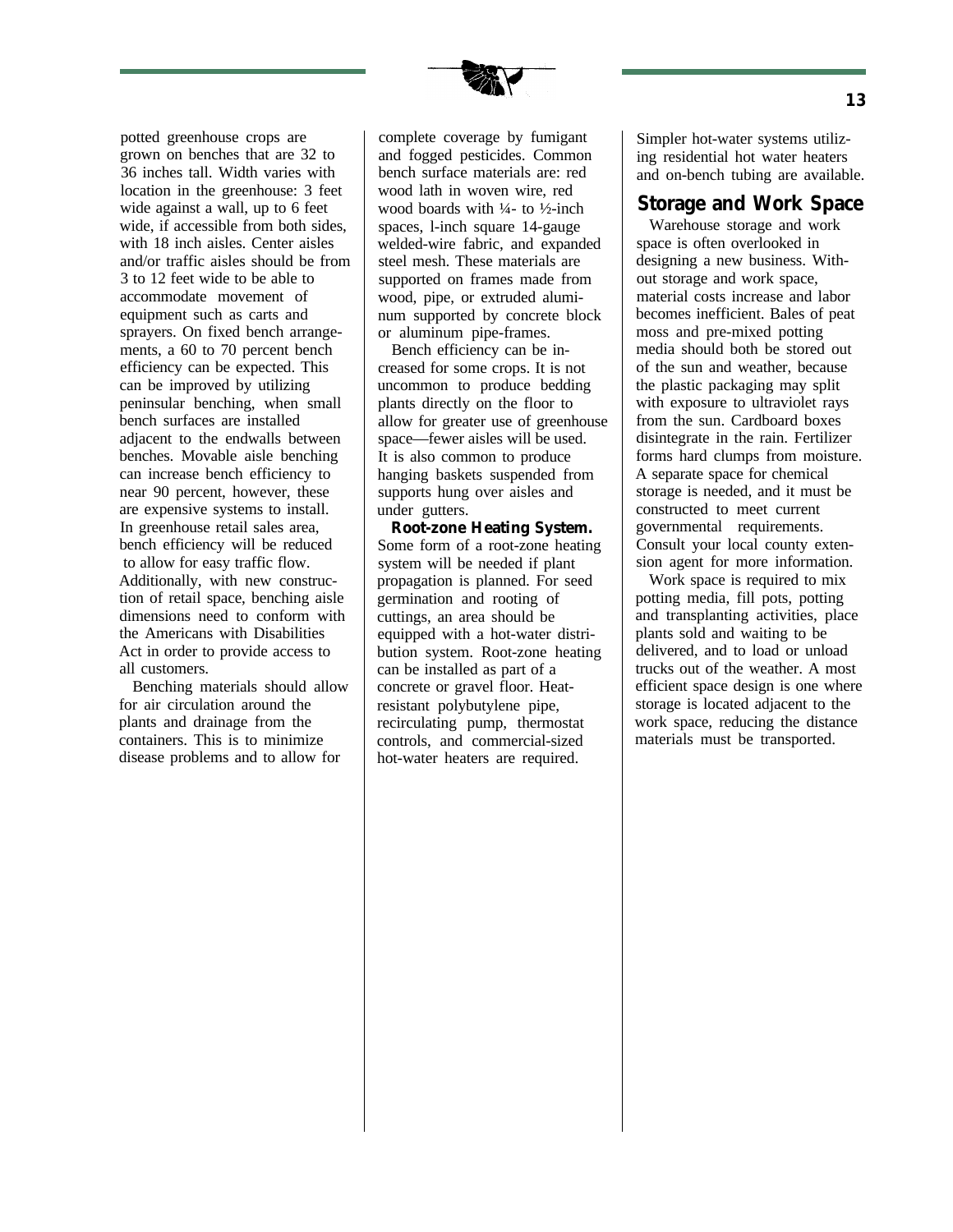

# **Site Plan**

**Production.** The primary factor - potting and transplanting will be paying an employee or in all site and building arrange-<br>- fertilizer mixing and injection doing the work yourself, the ment considerations is material - pesticide mixing and storage inefficient use<br>flow and how it affects labor is a cost is a cost is a cost is a cost is a cost is a cost is a cost is a cost is a cost is a cost is a cost is flow and how it affects labor and contract into and out to be avoided.<br>
Interval of the greenhouse and contract to be avoided.<br>
Retail. Material flow and utilization—how will materials of the greenhouse **Retail.** Material flow and come in, move through the  $\begin{array}{|l|l|} \hline \end{array}$  - packing plants for delivery customer access to products is also production process, move out, and to customer customer critical within a retail operation. production process, move out, and to customer<br>be delivered to customers. The retail operation of the retail operation.

- 
- 
- **Where will labor activities** 
	- **take place?**
	- **-** mixing potting media
- 
- 
- 
- 
- 
- 
- 

largest single expense in a greenhouse business. Whether you

- fertilizer mixing and injection doing the work yourself, the - pesticide mixing and storage inefficient use of labor is a cost

be delivered to customers.<br>
• staging orders for delivery A retail greenhouse facility must<br>
• loading trucks both in<br>
be designed for ease of product • Where will each input - loading trucks both in be designed for ease of product (material) be delivered? the cold of winter and heat movement through the operation (material) be delivered?<br> **(material)** the cold of winter and heat movement through the operation.<br> **(Material)** How will products for sale move **How will it be unloaded?** of summer<br> **EXECUTE:** How will products for sale move<br> **EXECUTE:** The site must be designed for<br> **EXECUTE:** How will products for sale move<br>
from the delivery truck to the sal The site must be designed for from the delivery truck to the sales<br>a material flow which optimizes display area, from the display to **needed?** a material flow which optimizes display area, from the display to Where will labor activities and have unitation. Labor is the the check-out register, and from check-out to the customers vehicle?

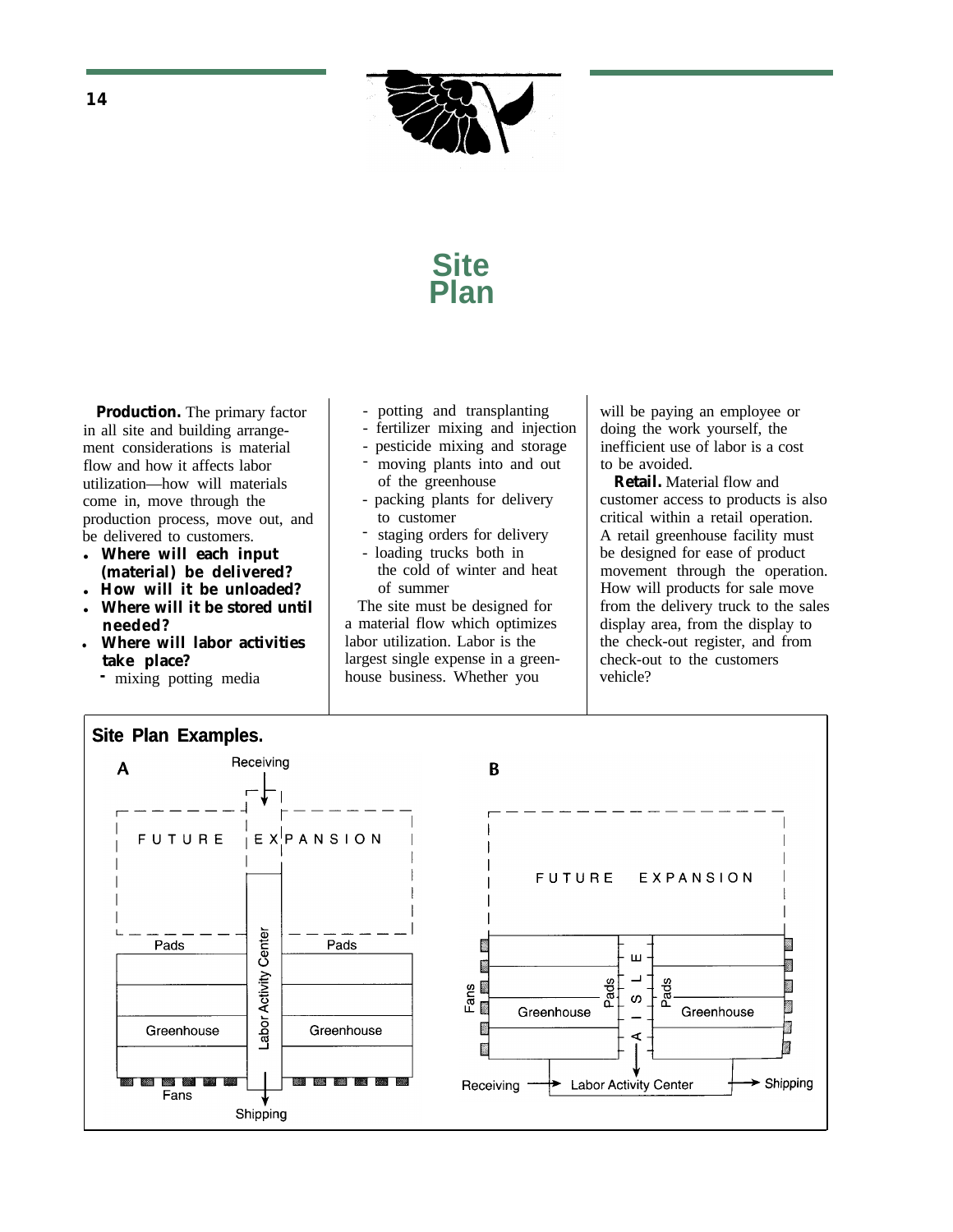

# **Crops**

What crops should you grow? The simplest answer is to grow what you can sell. Marketing should drive production. Don't grow it if you can't sell it. A more complex answer is to only grow what you can sell profitably—only grow what you can grow at a cost structure low enough and sell at a price high enough to make a profit.

The critical side of the profitability equation is the cost side. Competition sets price. It is difficult to charge more than the competition and it may not be profitable to charge less. Cost of production must be considered in choosing a crop and the method of producing the crop. The difference between cost and price, the margin, must be great enough to operate the company, pay yourself a wage, justify the risk of being in business and provide a return on your investment.

Quality should be considered a given. Do not sacrifice quality to lower cost. Without quality, you will not survive in the market. Design your plant products and production systems to operate with the lowest possible cost structure to market a quality product.

**Bedding Plants.** Annuals and perennials grown and sold for planting in landscape flower beds can be profitable crops. It is

possible to produce multiple crops of bedding plants in the same space during the spring sales season. Tight scheduling and effective use of greenhouse space offers the opportunity to spread fixed costs over more than one crop. With good management and cooperative weekend weather, bedding plants can have excellent returns to a greenhouse.

Depending on the particular plants being grown, and the weather through the spring, production of bedding plants begins around January. Sales begin in March and are concentrated during weekends in April and May.

Bedding plants are sold at wholesale to garden center, florist, grocery, mass merchant, hardware, produce and other retail outlets and to landscape contractors.

**Flowering Potted Plants.** Flowering plants grown in pots provide opportunity for yearround production and sales. Peak demand season is Thanksgiving through Mother's Day.

Some plants, such as chrysanthemums, are planted each week, grown and sold, throughout the year. Others, like poinsettia and Easter lily, are produced for specific holidays.

A grower of blooming potted plants must be skilled in both production and marketing.

Timing of production and sales is critical on blooming plants. The flowers are at an optimal stage of maturity for only a short time period. The plants must be grown and be ready for sale when a sales opportunity exists, i.e. before, not after, a holiday. The plants must be sold when ready for sale. A week later, the flowers may be past their prime.

A profit opportunity exists in the production and sales of flowering potted plants. They are marketed on the wholesale level to florist, garden center, mass merchant, grocery and other retail outlets.

**Potted Foliage Plants.** Foliage or house plants enjoy a popularity in the marketplace. The skill level required to grow and sell foliage plants may be slightly less than for blooming plants. If not sold today, they should be larger and maybe more attractive tomorrow.

Potted foliage plants require extended periods of production time to reach marketable size. It may not be economically feasible to produce many species of foliage plants in Kansas, but opportunities do exist. Plants in a 4-inch size pot may be purchased and potted into a 6-inch pot in July, grown for eight weeks and sold in September or October. The production period during the summer and fall does not require the greenhouse to be heated. A lower cost structure production process.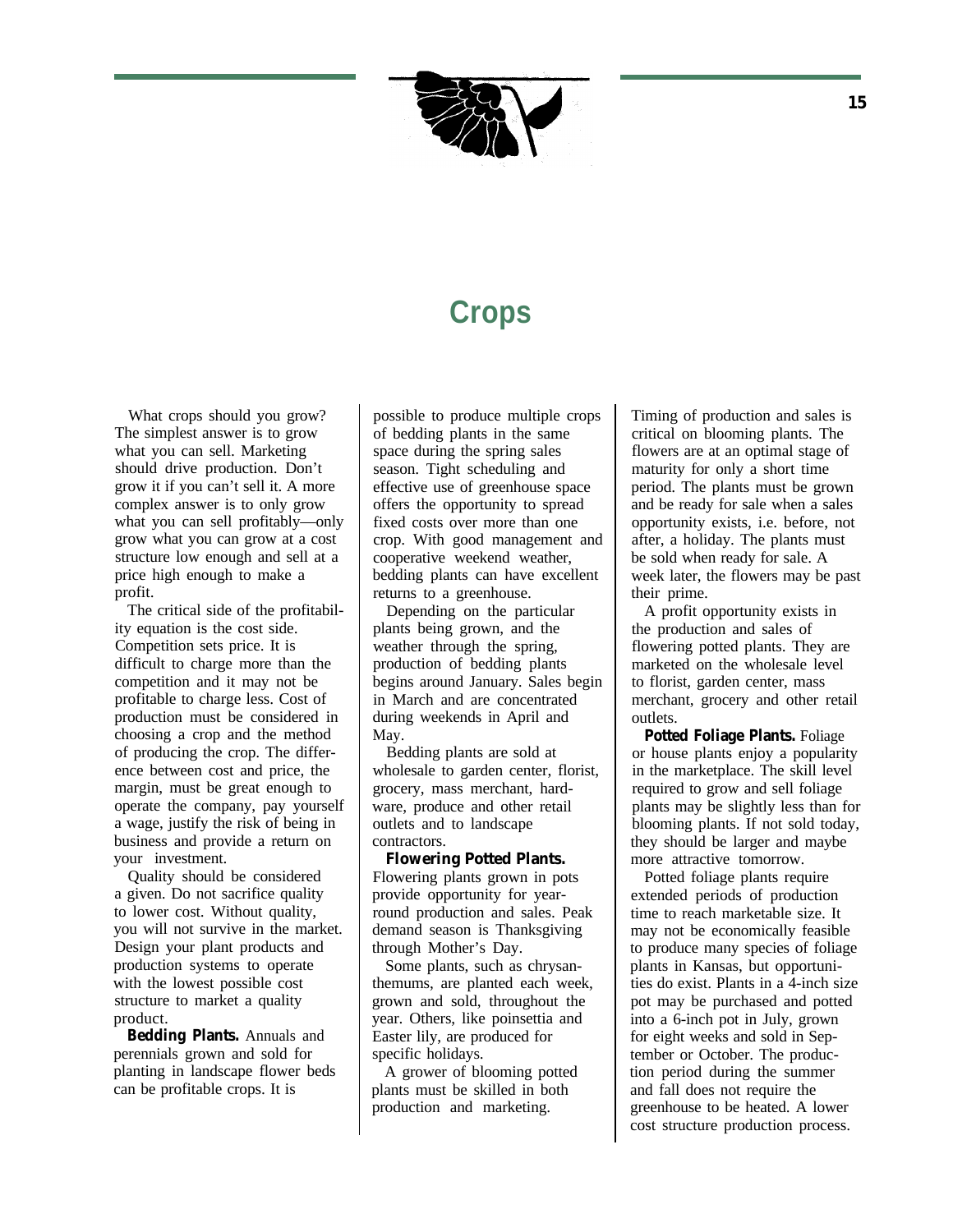

**Cut** Flowers. Specialty cut flowers can be profitable crops. Specialty cut flowers are defined as any cut flower, other than roses, carnations or chrysanthemums, sold in the commercial marketplace. The greatest opportunities lie in local or regional markets for specific market windows associated with holidays. Peak sales season for cut flowers is from late October through Mother's Day. A market also exists

for specialty cut flowers used in summer wedding bouquets. International competition and local climactic conditions make the greenhouse production of cut roses, carnations or chrysanthemums in Kansas economically questionable.

Fall and winter production of cool-temperature cut flower species in a greenhouse space rotation with spring bedding plants can be an excellent way to maximize the productive capacity of the greenhouse facility. Cut

flower crops might be produced for Thanksgiving, Christmas, and Valentine's Day with the space then rotated into bedding plant production.

Cut flowers are sold to retail and wholesale florists, grocery store floral departments, produce markets, garden centers with floral departments and direct to consumers from the greenhouse or outlets, such as farmer's markets in the summer months.

#### **16**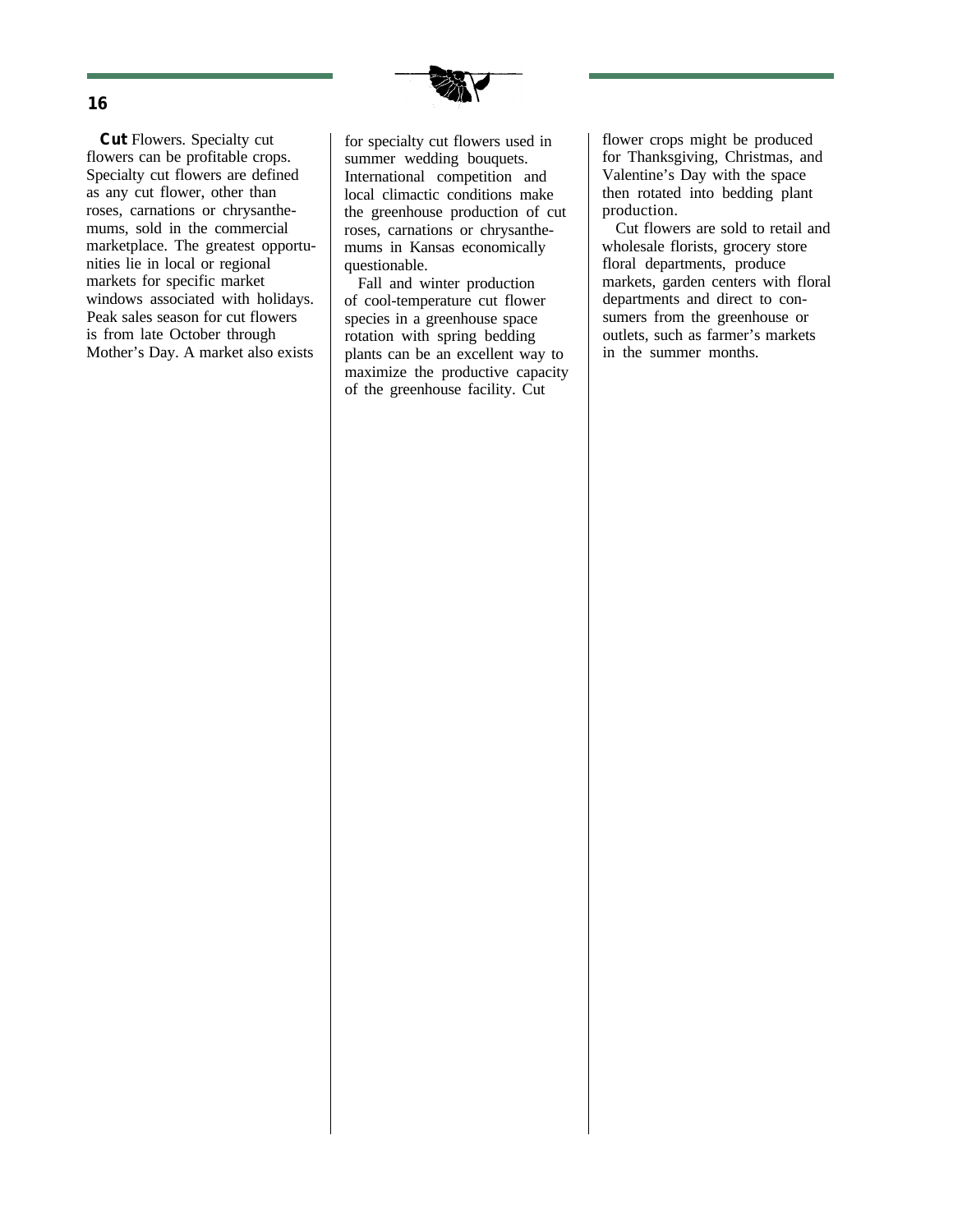

# **Operations Management**

A commercial greenhouse is a factory. Anyone considering starting in the greenhouse business needs a basic understanding of the greenhouse production process.

If a new person asks what they need to know about greenhouse production, they are usually told about watering, fertilizing, insects and diseases—everything involved with the actual growing of the plants. All of these activities are important in producing a quality plant. But, they are only a part of the production process. The care as needed activities represent only a minor portion of the labor required to produce a plant. Watering labor is minimal especially with automatic irrigation. Fertilizer is applied through the irrigation lines. With good basic cultural practices, insect and disease control does not require large blocks of time. The activities

we think of as growing our product, the care as needed activities, typically account for only about 25 percent of the total labor required in producing our product. Yet, these are the activities most growers concentrate on.

Potting, those activities involved with bringing all inputs together and onto the greenhouse bench, accounts for another 20 to 25 percent of total direct labor. These are all production activities. They are all accomplished before we begin to grow our product. The manner in which they are done has a strong influence on the efficiency of the care as needed activities and the quality of the final product. Inconsistent media mixing, potting the plant too deep or too shallow and nonuniform spacing of plants on the bench will all affect labor utilization during care as needed activities.

In many greenhouse firms, labor activities associated with harvest are the most poorly managed. By harvest, the product has been produced, and we are no longer growing anything. As plant people, our focus has been on growing. Approximately 50 percent (+/-) of all direct labor is used in harvest activities. The area of greatest labor expense is often the area least managed, at least as far as labor efficiency is concerned. Growers often fail to manage the labor used in the systems of selecting, grooming, moving, handling, staging and delivering the plants.

In commercial greenhouse production, labor is everything. If you manage labor you manage profit. Labor is by far the single largest cost of production. If it is not properly managed, costs of production will increase and quality will decrease.

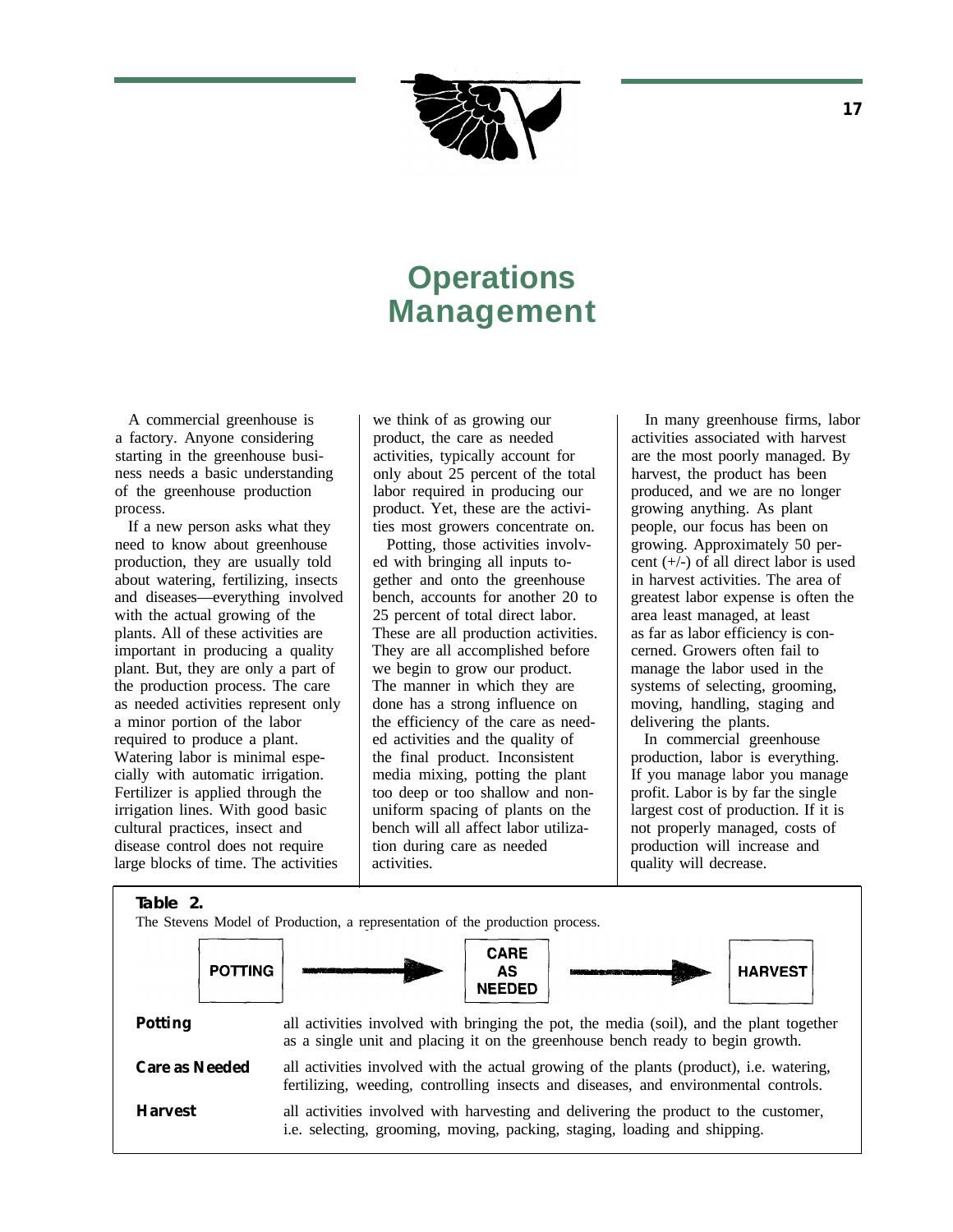

# **Summary**

The greenhouse business offers financial and emotional rewards for those who enter with knowledge and forethought.

# **Join Your State Trade Association**

Kansas Greenhouse Growers Association. The KGGA is an association of commercial greenhouse growers, suppliers, educators, researchers and allied industry personnel who have joined together to promote the continuing education of its members, disseminating information, cooperating in research with Kansas State University, and organizing cooperation among all segments of the horticulture trade. For information on the KGGA

contact:

#### **Kansas Greenhouse Growers Association**

Department of Horticulture Throckmorton Hall Kansas State University Manhattan, Kansas 66506 (785) 532-6170

# **Contact a Small Business Development Center**

Free counseling is provided to anyone interested in starting a new business. Each center will provide guidance in marketing, finance, business plans, feasibility studies and in other areas of interest to those starting in business. The services are provided at no cost and all information is kept confidential. Low cost training programs in a variety of business topics are also offered. Kansas Small Business Development Centers are part of a national consortium of SBDC's affiliated with colleges and universities which provide assistance to small businesses.

### **Kansas Small Business Development Centers**

**State office** Wichita State University 1845 Fairmount, Wichita (316) 689-3193

**Emporia State University** 207 Cremer Hall Emporia (316) 342-7162

**Fort Hays State University** 1301 Pine Hays (785) 628-5340

**Colby Community College** 1255 S. Range **Colby** (785) 462-3984 ext. 239

**Garden City Community College** 801 Campus Dr. Garden City (316) 267-9632

**Dodge City Community College** 2501 N. 14th Ave. Dodge City (316) 225-1321 ext. 247

**Seward County Community College** 1801 N. Kansas Liberal (316) 624-1951

**Johnson County Community College** CEC Building, Room 223 Overland Park (785) 469-3878

**Kansas City Kansas Community College** 7250 State Ave. Kansas City (785) 334-1100 ext. 228

**Kansas State University** 2323 Anderson Ave. Suite 100 Manhattan (785) 532-5529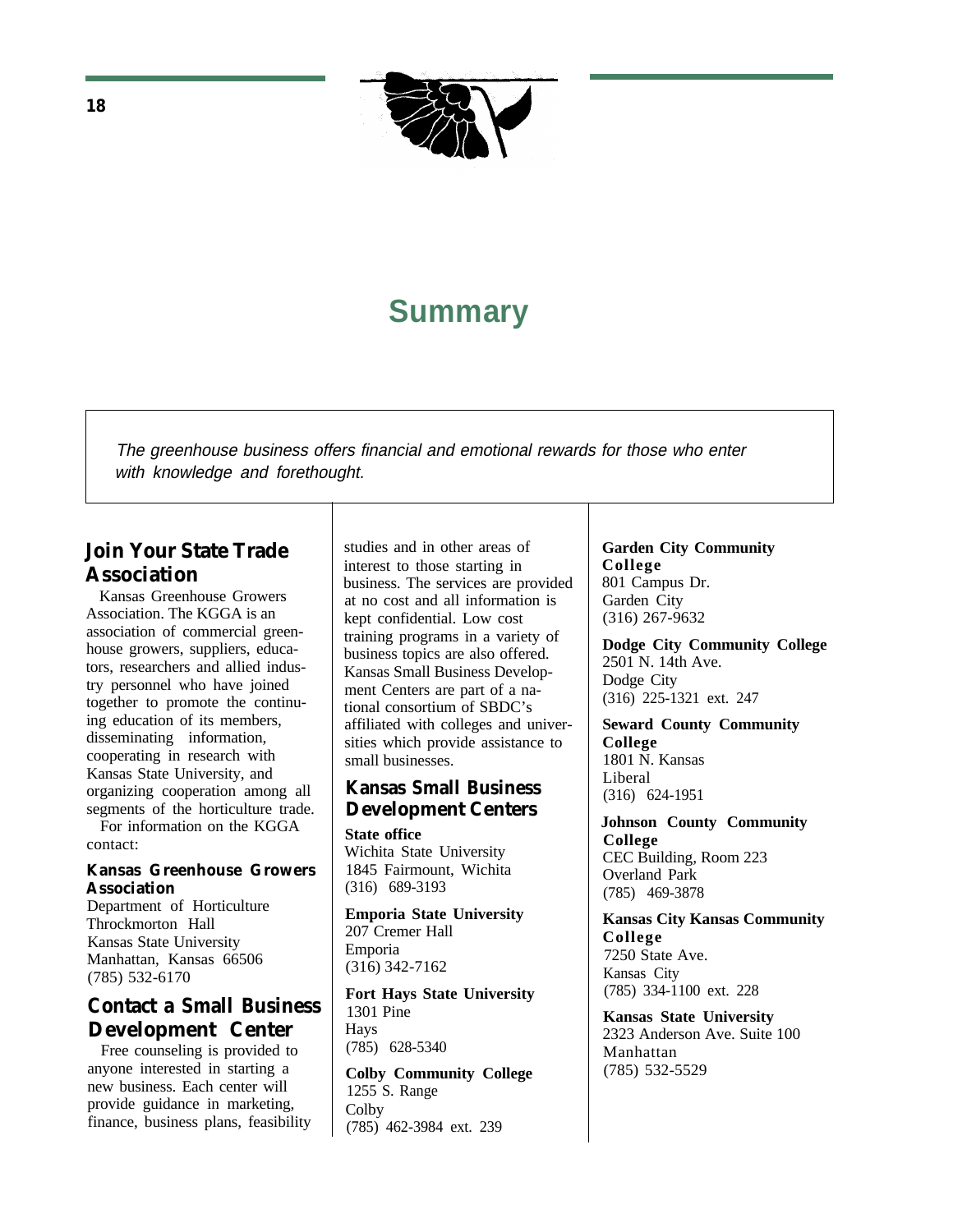

**KSU-Salina College of Technology** 2409 Scanlan Ave. Salina (785) 826-2622

**Cloud County Community College** 2221 Campus Dr. Concordia (785) 243-1435

**Pittsburg State University** Shirk Hall Pittsburg (316) 235-4920

**Allen County Community College** 1801 N. Cottonwood Iola (316) 365-5116

**Coffeyville Community College** 11th & Willow Streets Coffeyville (316) 252-7007

**Fort Scott Community College** 2108 S. Horton Fort Scott (316) 223-2700

**Independence Community College** College Ave. & Brookside Independence (316) 331-4100

**Labette Community College** 200 S. 14th Parsons (316) 421-6700

**Neosho County Community College** 1000 S. Allen Chanute (316) 431-2820 ext. 219

**University of Kansas** 734 Vermont, Suite 104 Lawrence (785) 843-8844

**Ottawa University** College Ave., Box 70 Ottawa (785) 242-5200 ext. 5457

**Washburn University** 101 Henderson Learning Center Topeka (785) 231-1010 ext. 1305

**Wichita State University** 1845 Fairmount Wichita (316) 689-3193

**Butler County Community College** 600 Walnut Augusta (316) 775-1124

**Hutchinson Community College** 815 N. Walnut, #225 Hutchinson (316) 665-4950

**Pratt Community College** Highway 61 Pratt (316) 672-5641

# **Greenhouse Resource List**

### **General Suppliers**

**Standard Seed Co.** 931-37 W 8th St. Kansas City, Missouri 64101

**Swecker-Knipp Inc.** 900 NW Jackson Topeka, Kansas 66608

**Robert S. Wise Co.** 1515 E. 29th St. N. Wichita, KS 67219

**A.H. Hummert Seed Co.** 2746 Chouteau Ave. St. Louis, Missouri 63103

**Sharp & Son Inc.** 281 East 55th Ave. Denver, Co 80216

**Clifford Sales & Marketing** 44 Granada Way St. Louis, MO 63124

**Craig & Associates** P.O. Box 3467 Shawnee Mission, KS 66203

**Vaughan's Seed Co.** P.O. Box 3473 Lawrence, KS 66046

**All Hort Systems** P.O. Box 21554 Oklahoma City, OK 73156

**Yoder Brothers Inc.** Bob Osman 1234 E. Dunklin Jefferson City, MO 65101-4116

Fritz Thomas 1887 Duchess Drive Longmont, CO 80501

**Lite Weight Products** 1706 Kansas Ave. Kansas City, KS 66105

**Paul Ecke Ranch** P.O. Box 230488 Encinitas, CA 92023-0488

### **Greenhouse Structures and Systems**

**Stuppy Greenhouse Manufacturing Inc.** 1212 Clay St. North Kansas City, Missouri 64116 Bruce Holden (800) 877-5025

Linda Barnett Vice President, Sales (800) 877-5025

**Nexus Greenhouse Systems** Tom Tinsman 10983 Leroy Drive Northglenn, CO 80233

Bob Moncrief Rt. 1, Box 286 Baxter Springs, KS 66713 (316) 848-3949

**Envirogation Systems** 17005 Manchester Rd. Grover, MO 63040

#### **Insurance**

**Millers Mutual Insurance Assoc.** Richard Holaday Rt. 2, Box 42 Harrisonville, MO. 64701

**Florists' Mutual Insurance Co.** Mike Lucas or Tom Scrivner 500 St. Louis Street Edwardsville, IL 62025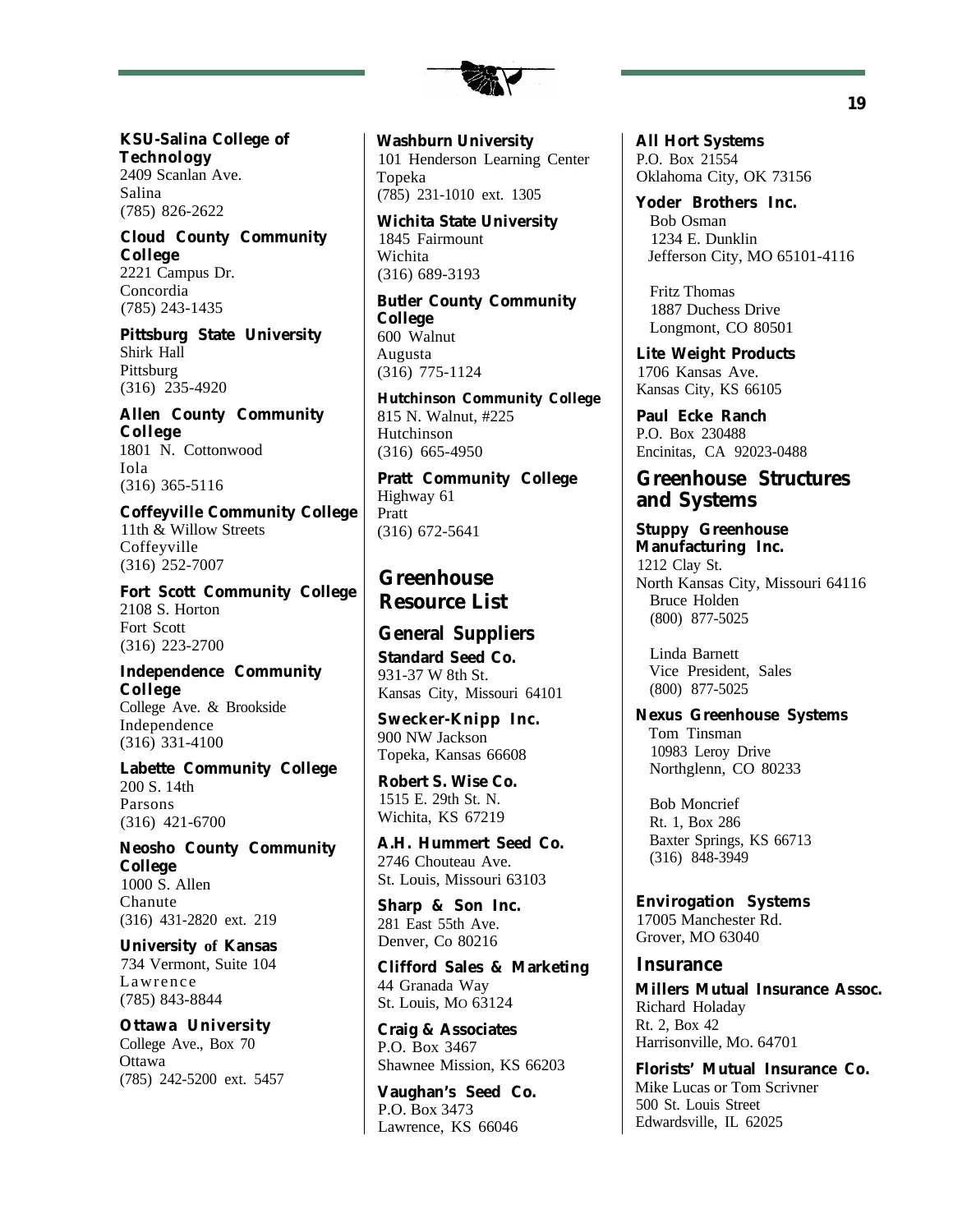

### **Trade Magazines**

**Greenhouse Manager** P.O. Box 1868 Fort Worth, Texas 76101

**Greenhouse Grower** 37733 Euclid Ave. Willoughby, Ohio 44094-9016

**Grower Talks** P.O. Box 532 Geneva, Illinois 60134

#### **How-to Reference Book**

**Ball Red Book** P.O. Box 532 Geneva, Illinois 60134 cost: approx. \$55.00

### **Professional Organizations**

**Kansas Greenhouse Growers Association** ATTN: Dr. Alan Stevens Dept. of Horticulture Throckmorton Hall Kansas State University Manhattan, Kansas 66506 (785) 532-6170

**Association of Specialty Cut Flower Growers** M.P.O. Box 0268 Oberlin, Ohio 44074 (216) 774-2887

**Kansas City Growers Association** ATTN: Wayne Vinyard Longview Gardens, Inc. 11801 E Bannister Kansas City, Missouri 64138

**Professional Plant Growers Association** P.O. Box 27517 Lansing, Michigan 48909

**Society of American Florists** 1601 Duke St. Alexandria, Virginia 22314

#### **20**